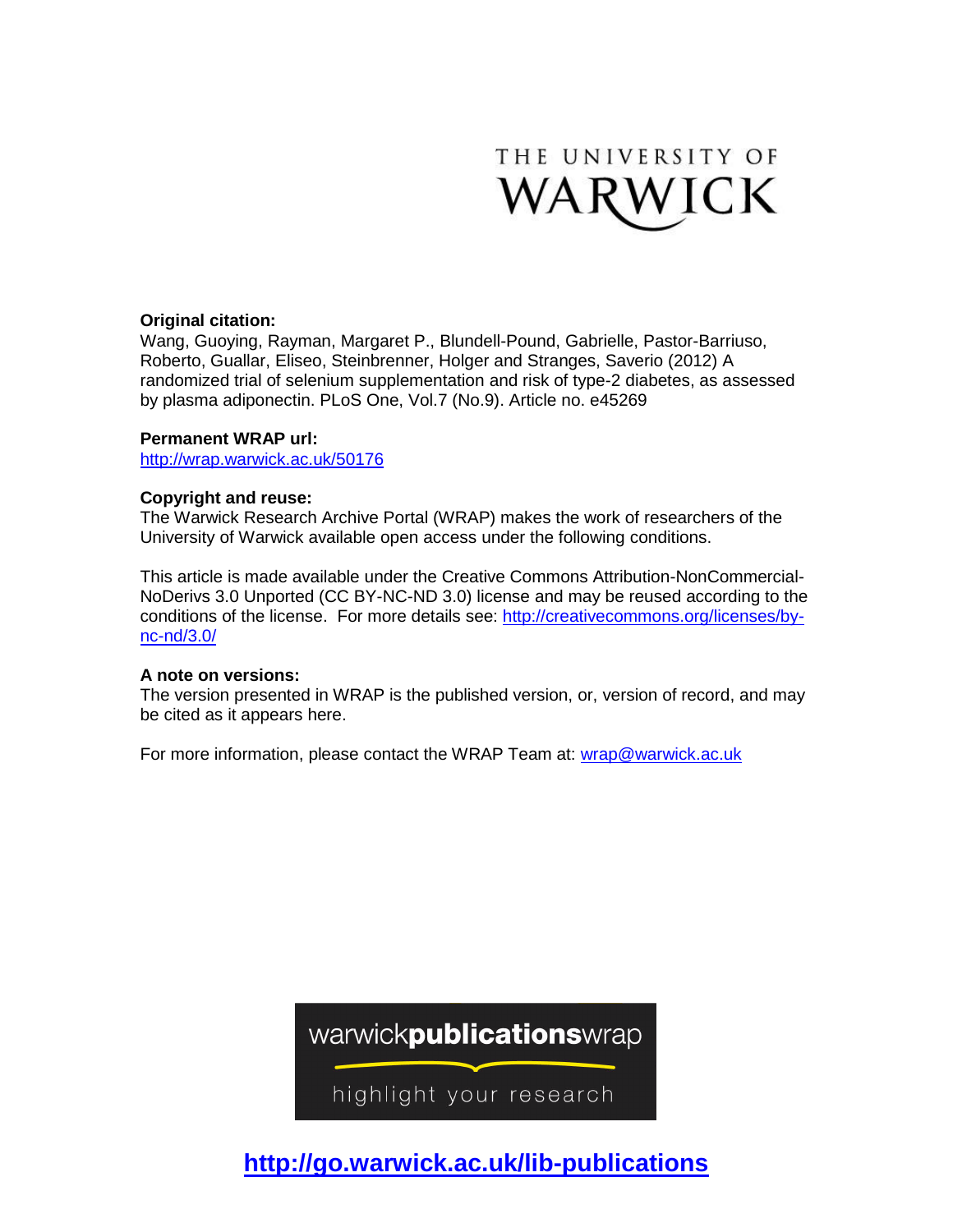# A Randomized Trial of Selenium Supplementation and Risk of Type-2 Diabetes, as Assessed by Plasma Adiponectin

# Margaret P. Rayman<sup>1</sup>\*, Gabrielle Blundell-Pound<sup>1</sup>, Roberto Pastor-Barriuso<sup>2</sup>, Eliseo Guallar<sup>3,4</sup>, Holger Steinbrenner<sup>5</sup>, Saverio Stranges<sup>6</sup>

1 Faculty of Health and Medical Sciences, University of Surrey, Guildford, United Kingdom, 2 National Center for Epidemiology, Carlos III Institute of Health and Consortium for Biomedical Research in Epidemiology and Public Health (CIBERESP), Madrid, Spain, 3 Johns Hopkins University Bloomberg School of Public Health, Baltimore, Maryland, United States of America, 4 National Center for Cardiovascular Research (CNIC), Madrid, Spain, 5 Institute for Biochemistry and Molecular Biology I, Heinrich-Heine-University Duesseldorf, Duesseldorf, Germany, 6Division of Health Sciences, University of Warwick Medical School, Coventry, United Kingdom

# Abstract

Background: Evidence that selenium affects the risk of type-2 diabetes is conflicting, with observational studies and a few randomized trials showing both lower and higher risk linked to the level of selenium intake and status. We investigated the effect of selenium supplementation on the risk of type-2 diabetes in a population of relatively low selenium status as part of the UK PRECISE (PREvention of Cancer by Intervention with SElenium) pilot study. Plasma adiponectin concentration, a recognised independent predictor of type-2 diabetes risk and known to be correlated with circulating selenoprotein P, was the biomarker chosen.

Methods: In a randomized, double-blind, placebo-controlled trial, five hundred and one elderly volunteers were randomly assigned to a six-month intervention with 100, 200 or 300 µg selenium/d as high-selenium or placebo yeast. Adiponectin concentration was measured by ELISA at baseline and after six months of treatment in 473 participants with one or both plasma samples available.

Results: Mean (SD) plasma selenium concentration was 88.5 ng/g (19.1) at baseline and increased significantly in the selenium-treatment groups. In baseline cross-sectional analyses, the fully adjusted geometric mean of plasma adiponectin was 14% lower (95% CI, 0–27%) in the highest than in the lowest quartile of plasma selenium (P for linear trend = 0.04). In analyses across randomized groups, however, selenium supplementation had no effect on adiponectin levels after six months of treatment  $(P = 0.96)$ .

Conclusions: These findings are reassuring as they did not show a diabetogenic effect of a six-month supplementation with selenium in this sample of elderly individuals of relatively low selenium status.

Trial Registration: Controlled-Trials.com ISRCTN25193534

Citation: Rayman MP, Blundell-Pound G, Pastor-Barriuso R, Guallar E, Steinbrenner H, et al. (2012) A Randomized Trial of Selenium Supplementation and Risk of Type-2 Diabetes, as Assessed by Plasma Adiponectin. PLoS ONE 7(9): e45269. doi:10.1371/journal.pone.0045269

Editor: Guoying Wang, Johns Hopkins University Bloomberg School of Public Health, United States of America

Received May 1, 2012; Accepted August 14, 2012; Published September 19, 2012

**Copyright:** © 2012 Rayman et al. This is an open-access article distributed under the terms of the Creative Commons Attribution License, which permits unrestricted use, distribution, and reproduction in any medium, provided the original author and source are credited.

Funding: The authors acknowledge the financial support of Cancer Research UK (formerly the Cancer Research Campaign) for the UK PRECISE Pilot Trial. Funding for ELISA kits for adiponectin measurement was provided by the University of Surrey and by Pharma Nord, Denmark. The work of HS was supported by a grant (STE 1782/2-2) from Deutsche Forschungsgemeinschaft (DFG; Bonn, Germany). The funders had no role in study design, data collection and analysis, decision to publish, or preparation of the manuscript.

Competing Interests: The authors have declared that no competing interests exist.

\* E-mail: m.rayman@surrey.ac.uk

## Introduction

The relationship between selenium (Se) and type-2 diabetes is a conundrum. That a relationship should exist is unsurprising given the clear link found between diabetes or insulin resistance and a number of selenoproteins in both human and animal studies [1–7]. Results from epidemiological studies on Se and type-2 diabetes are conflicting. Higher serum Se concentration was associated with a higher prevalence of diabetes in several cross-sectional studies [8– 11]. However, longitudinal studies have not supported a causal role for Se in type-2 diabetes [10,12]; indeed, high plasma Se was

associated with a decreased risk of onset of hyperglycemia over a nine-year follow-up period among male participants in the prospective French EVA study [12].

Results of randomised trials have also been inconclusive. The Nutritional Prevention of Cancer (NPC) trial, carried out in the eastern US, showed a significantly increased risk of type-2 diabetes in those supplemented with Se  $(200 \mu g/day)$  as Se-yeast) over an average period of 7.7 years [13]. The increased risk was driven by those in the highest tertile of plasma Se at baseline. By contrast, in the large Selenium and Vitamin E Cancer Prevention Trial (SELECT), there was a small non-significant increase in the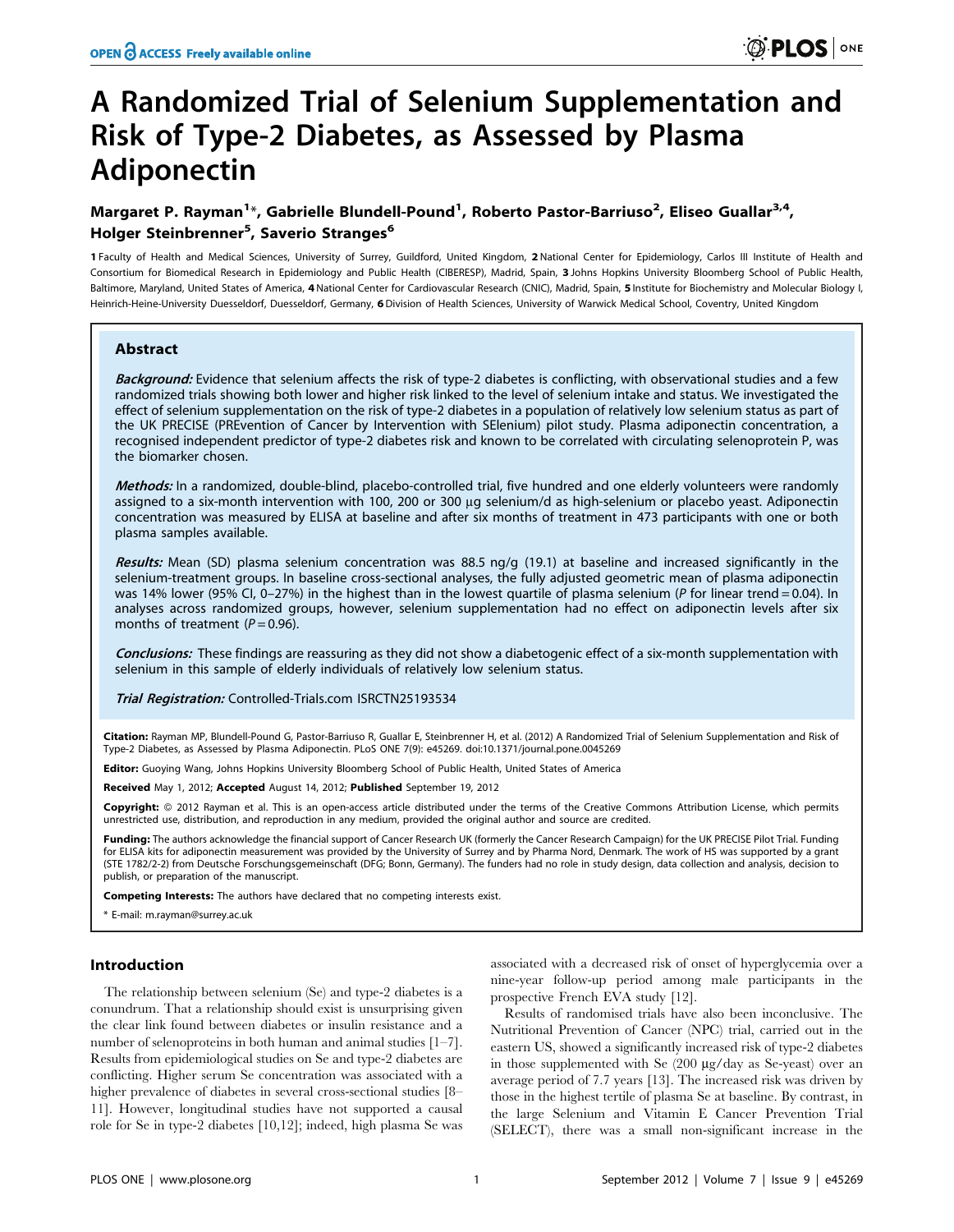number of cases of adult-onset diabetes in subjects supplemented with Se alone  $(200 \mu g/day)$  as selenomethionine) [14] that diminished further on follow-up for an additional 18 months [15].

To advance our understanding of the effect of Se on the risk of type-2 diabetes, we used stored plasma samples from the UK PRECISE (PREvention of Cancer by Intervention with SElenium) pilot study to test the effect of Se supplementation on plasma adiponectin, a strong independent predictor of type-2 diabetes risk [16–20]. Adiponectin sensitizes skeletal muscle and liver to the action of insulin and stimulates glucose uptake via the cellular fuel sensor, AMP-activated protein kinase (AMPK) [21;22]. Adiponectin has been linked to Se or selenoproteins in a number of ways, though as with the epidemiology, the relationship is not straightforward: (i) circulating selenoprotein P was negatively associated with circulating adiponectin in patients with type-2 diabetes [5]; (ii) patients with markedly reduced expression of selenoproteins due to a rare defect in the SECISBP2 gene had elevated blood adiponectin and enhanced insulin signalling [23]; (iii) selenoprotein P knock-out mice had significantly higher blood adiponectin levels than wild-type mice [5]; (iv) Se supplementation of macrophages increases the production of 15-deoxy-Delta12,14 prostaglanin J2 (15d-PGJ2), an activator of peroxisome proliferator-activated nuclear receptor- $\gamma$  (PPAR- $\gamma$ ) [24]; this is relevant because PPAR- $\gamma$  agonists have been shown to increase the expression and protein levels of adiponectin [25,26]; (v) knockdown of selenoprotein P in adipocytes markedly lowered the expression of both adiponectin and PPAR- $\gamma$  [27]. Furthermore, both Se/selenoprotein P and adiponectin are associated with raised HDL cholesterol [20,28,29] and reduced inflammation [20,28,30], and both can affect AMPK, though in opposite directions [4,22]. Most importantly for our study, adiponectin is a useful biomarker of type-2 diabetes risk in non-fasted plasma samples, which ours are, as diurnal variability is minor and there is no noticeable effect of food intake [16,31,32].

In PRECISE, 501 elderly volunteers were randomly assigned to a six-month intervention with 100, 200 or 300 µg Se/d as high-Se or placebo yeast [29,33,34]. PRECISE participants come from a population of relatively low Se status where antioxidant selenoproteins such as glutathione peroxidase and selenoprotein P are unlikely to be optimised at baseline. We hypothesised that the 100 mg dose might increase plasma adiponectin concentration (indicative of a reduced risk of type-2 diabetes) by optimising selenoprotein activity, whereas the much higher  $300 \mu g$  dose might potentially have an adverse effect.

#### Methods

The protocol for this trial and supporting CONSORT checklist are available as supporting information; see Checklist S1 and Protocol S1.

## Ethics Statement

The study had approval from UK Local Research Ethics Committees [South Tees (ref: 99/69), Worcestershire Health Authority (ref: LREC 74/99), Norwich District (ref: LREC 99/ 141), Great Yarmouth and Waveney (under reciprocal arrangements with Norwich District LREC)] and participants provided written informed consent.

### Design and Study Population

The UK pilot study for the planned international PRECISE (Prevention of Cancer by Intervention with Selenium) trial was designed to assess the viability of conducting the trial in the UK. The UK PRECISE pilot (ISRCTN 25193534) was a double-blind,

placebo-controlled, four-arm parallel-group study, stratified by age and sex [29,33,34]. The target accrual (501 subjects in 12 months) was chosen to give sufficient subjects to draw reasonable inferences about recruitment, compliance and loss to follow-up.

Volunteers were recruited from four general practices (study centers) in different parts of the country (see Table 1) affiliated with the Medical Research Council (MRC) General Practice Research Framework. Between June 2000 and July 2001, research nurses recruited similar numbers of men and women from each of three age groups: 60–64, 65–69 and 70–74 years. Exclusion criteria were: i) a Southwest Oncology Group performance status score  $>1$  (i.e. incapable of carrying out light housework or office work); ii) active liver or kidney disease; iii) prior diagnosis of cancer (excluding non-melanoma skin cancer); iv) diagnosed HIV infection; v) on immunosuppressive therapy; vi) diminished mental capacity; vii) taking  $\geq$ 50 µg/day of Se supplements in the previous six months (by patient report).

#### Randomization and Interventions

Computer-generated random permuted blocks, stratified by study center, gender and age group were used to generate the randomization list at the Clinical Trials and Statistics Unit, Institute of Cancer Research, Sutton Surrey, UK. Following a four-week placebo run-in, 501 volunteers were randomly assigned (allocation ratio 1:1:1:1) to one of four treatment regimens: placebo,  $100$ ,  $200$  or  $300 \mu g$  of Se per day for a minimum of six months. The intervention agent was high-Se yeast, SelenoPreciseTM (Pharma Nord, Vejle, Denmark), or an identical placebo yeast (comprising 250 mg yeast placebo, 80 mg cellulose, 65 mg dicalcium phosphate, and  $\leq$ 5 mg of other inactive ingredients). Participants, research nurses, other study center personnel, investigators and those who analyzed the data were blinded to treatment.

#### Data Collection and Follow-up

Demographic data, medical history, and other health-related information, including medication and supplement use, were collected at baseline. Of 501 randomised participants, 34 withdrew from treatment (Figure 1). However, there was no statistically significant difference in numbers of participants withdrawing across treatment groups (P from Pearson's chi-squared test  $= 0.31$ .

Participants provided a non-fasting blood sample at both baseline and six months. Heparinised plasma was prepared and frozen at the study centers. Plasma samples were transferred to the University of Surrey on dry ice where they were stored at  $-80^{\circ}$ C. At the six-month follow-up appointment, questionnaires were used to see if there had been any new symptoms or illnesses since randomization and whether use of medication and supplements had changed. Compliance with randomised treatment was determined by pill count. Participants were considered compliant if they took at least 80% of their allocated tablets. In addition, each participant's plasma Se was compared with the mean of the group to detect non-compliant participants or ''drop-ins''. Reasons for participant withdrawal were noted.

The last planned six-month follow-up visit (with blood draw) was in January 2002. However, volunteers, who were to have been the first cohort of the main PRECISE trial, continued treatment and six-month follow-up visits until mid-2003 when it became clear that the international study was not going to be funded.

## Selenium Measurement

Lithium-heparin plasma was analysed for Se at Central Science Laboratory, Sand Hutton, UK, by hydride-generation Inductive-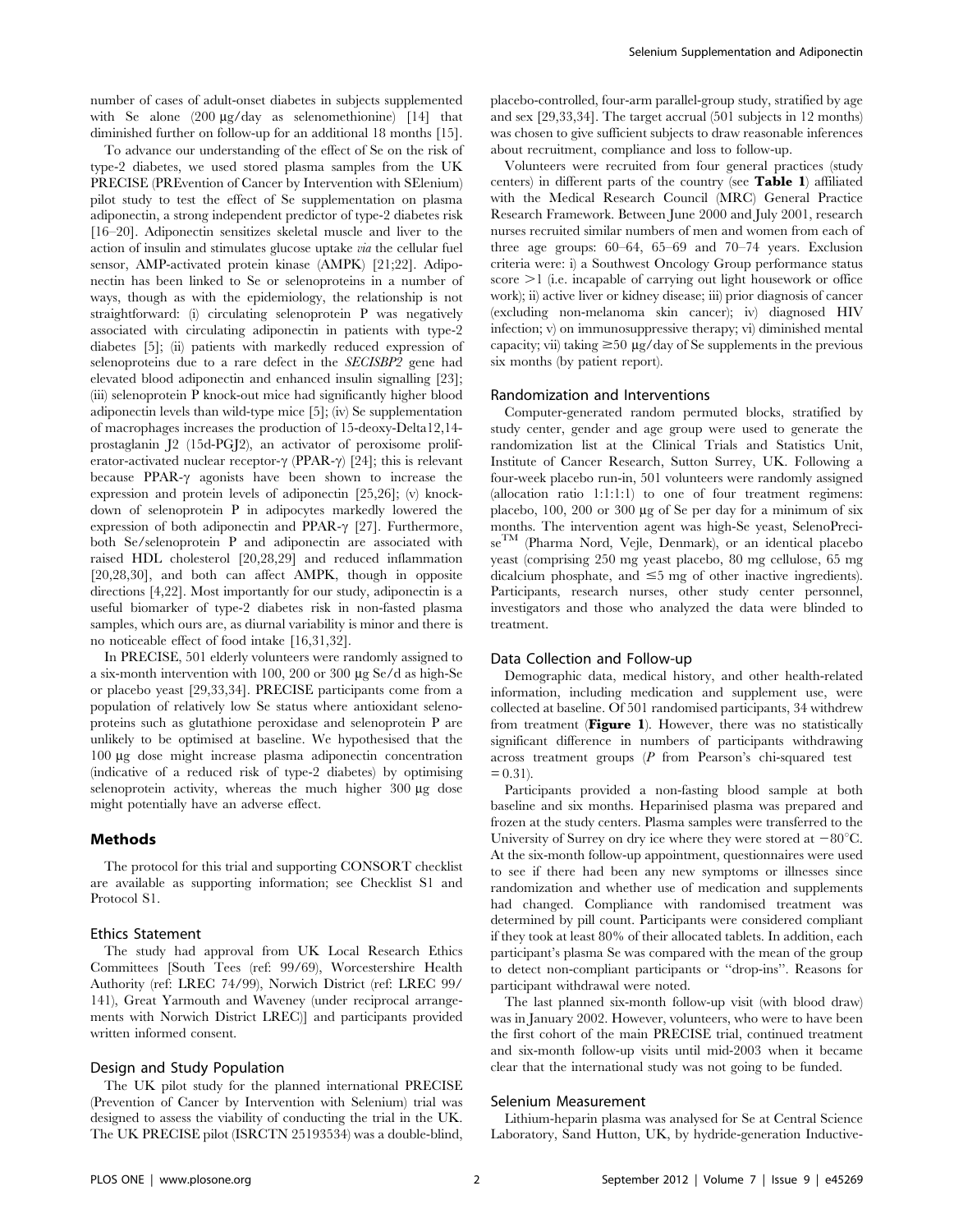## Table 1. Descriptive baseline characteristics overall and by treatment group\*

|                                   |                          |                            |                            | Selenium dose (µg/d) |                                 |                            |                                        |
|-----------------------------------|--------------------------|----------------------------|----------------------------|----------------------|---------------------------------|----------------------------|----------------------------------------|
| <b>Characteristic</b>             | <b>Available</b><br>data | Overall                    | Placebo                    | 100                  | 200                             | 300                        | $\boldsymbol{P}$<br>value <sup>+</sup> |
| Participants                      |                          | 473 (100.0)                | 112 (23.7)                 | 120 (25.4)           | 124 (26.2)                      | 117 (24.7)                 |                                        |
| Study center                      | 473                      |                            |                            |                      |                                 |                            | 0.99                                   |
| Bungay (eastern England)          |                          | 117 (24.7)                 | 29 (25.9)                  | 29 (24.2)            | 31 (25.0)                       | 28 (23.9)                  |                                        |
| Guisborough (northeast England)   |                          | 187 (39.5)                 | 44 (39.3)                  | 49 (40.8)            | 48 (38.7)                       | 46 (39.3)                  |                                        |
| Bromsgrove (central England)      |                          | 112 (23.7)                 | 25(22.3)                   | 28 (23.3)            | 31 (25.0)                       | 28 (23.9)                  |                                        |
| Linthorpe (northeast England)     |                          | 57 (12.1)                  | 14 (12.5)                  | 14(11.7)             | 14(11.3)                        | 15 (12.8)                  |                                        |
| Age (years)                       | 471                      | 67.5(4.1)                  | 67.6 (4.2)                 | 67.3(4.1)            | 67.3 (4.0)                      | 67.7(4.1)                  | 0.82                                   |
| Sex                               | 473                      |                            |                            |                      |                                 |                            | 0.88                                   |
| Men                               |                          | 249 (52.6)                 | 58 (51.8)                  | 60 (50.0)            | 68 (54.8)                       | 63 (53.8)                  |                                        |
| Women                             |                          | 224 (47.4)                 | 54 (48.2)                  | 60 (50.0)            | 56 (45.2)                       | 54 (46.2)                  |                                        |
| Smoking status                    | 473                      |                            |                            |                      |                                 |                            | 0.70                                   |
| Never                             |                          | 206 (43.6)                 | 53 (47.3)                  | 55 (45.8)            | 54 (43.5)                       | 44 (37.6)                  |                                        |
| Former                            |                          | 222 (46.9)                 | 51 (45.5)                  | 53 (44.2)            | 56 (45.2)                       | 62 (53.0)                  |                                        |
| Current                           |                          | 45 (9.5)                   | 8(7.1)                     | 12 (10.0)            | 14 (11.3)                       | 11(9.4)                    |                                        |
| Drinking habits                   | 473                      |                            |                            |                      |                                 |                            | 0.54                                   |
| Never                             |                          | 28(5.9)                    | 6(5.4)                     | 8(6.7)               | 6(4.8)                          | 8(6.8)                     |                                        |
| Former                            |                          | 34 (7.2)                   | 6(5.4)                     | 6(5.0)               | 14 (11.3)                       | 8(6.8)                     |                                        |
| Current                           |                          | 411 (86.9)                 | 100 (89.3)                 | 106 (88.3)           | 104 (83.9)                      | 101(86.3)                  |                                        |
| Body mass index ( $kg/m2$ )       | 471                      | 27.5(5.0)                  | 27.4 (4.2)                 | 27.8 (4.3)           | 27.4 (4.5)                      | 27.6(6.6)                  | 0.91                                   |
| Waist circumference (cm)          | 471                      | 96.2 (13.8)                | 95.8 (13.3)                | 96.4 (14.7)          | 96.2 (12.4)                     | 96.3 (14.9)                | 0.99                                   |
| Total cholesterol level (mmol/L)  | 439                      | 5.98 (1.07)                | 6.00(1.03)                 | 6.11(1.18)           | 5.98 (1.03)                     | 5.84 (1.01)                | 0.30                                   |
| HDL cholesterol level (mmol/L)    | 439                      | 1.61(0.37)                 | 1.65(0.42)                 | 1.59(0.33)           | 1.59(0.32)                      | 1.63(0.41)                 | 0.59                                   |
| Use of lipid-lowering medication  | 473                      | 24(5.1)                    | 9(8.0)                     | 4(3.3)               | 3(2.4)                          | 8(6.8)                     | 0.15                                   |
| Use of diabetes medication        | 473                      | 17(3.6)                    | 5(4.5)                     | 3(2.5)               | 4(3.2)                          | 5(4.3)                     | 0.83                                   |
| Plasma selenium level (ng/g)      | 451                      | 88.5 (19.1)                | 88.3 (19.0)                | 87.3 (17.9)          | 88.1 (19.7)                     | 90.2 (19.6)                | 0.72                                   |
| Plasma adiponectin level (µg/mL)  | 431                      |                            |                            |                      |                                 |                            |                                        |
| Arithmetic mean (SD)              |                          | 9.50(5.07)                 | 9.64(5.05)                 | 8.85 (4.54)          | 8.98 (4.86)                     | 10.56 (5.66)               | 0.05                                   |
| Geometric mean                    |                          | 8.07                       | 8.26                       | 7.51                 | 7.69                            | 8.92                       | 0.16                                   |
| Median (25th to 75th percentiles) |                          | 8.55                       | 8.59                       | 8.36                 | 7.34                            | 9.76                       |                                        |
|                                   |                          | $(5.74 \text{ to } 12.70)$ | $(5.99 \text{ to } 13.15)$ |                      | (5.66 to 10.54) (5.21 to 12.70) | $(6.12 \text{ to } 14.78)$ |                                        |

\*Data are means (SDs) or numbers (%) in participants with at least one adiponectin measurement available either at baseline or at six months.

 $\hbar$  values for homogeneity of means or proportions across the four treatment groups, as obtained from one-way analysis-of-variance F tests for continuous variables and Pearson's chi-squared tests for categorical variables.

HDL, high-density lipoprotein.

doi:10.1371/journal.pone.0045269.t001

ly-Coupled-Plasma Mass Spectrometry as previously described. Quality control procedures accredited under the UK Accreditation Scheme were followed. Accuracy was assured by good performance on the analysis of certified reference materials [34].

# Adiponectin Measurement

Total plasma adiponectin concentration was measured at baseline and at the six-month follow-up in 473 participants who had one or both plasma samples available using 4.5 hour solidphase ELISA kits (Quantikine®, Human Total Adiponectin/ Acrp30 Immunoassay, R&D systems, Abingdon, OX14 3NB, UK); the detailed protocol accompanying the kits was followed (http://www.rndsystems.com/pdf/drp300.pdf ). The intra- and inter-assay coefficients of variation were 3.4% and 8.2%.

Characteristics of participants with and without adiponectin measurements available did not differ (data not shown).

#### Statistical Methods

For the analyses of the randomized groups, all trial participants for whom plasma adiponectin measurements were available at the baseline or follow-up visits were assigned to their randomized treatment group, irrespective of compliance. Plasma adiponectin levels were right-skewed and log-transformed for the analyses. The effect of Se supplementation was estimated by using linear mixed models on log-transformed adiponectin levels with fixed treatment-by-time interactions and random between-subject variations in both baseline adiponectin levels (intercepts) and adiponectin changes over time (slopes) in 473 participants with at least one adiponectin measurement available either at baseline or at six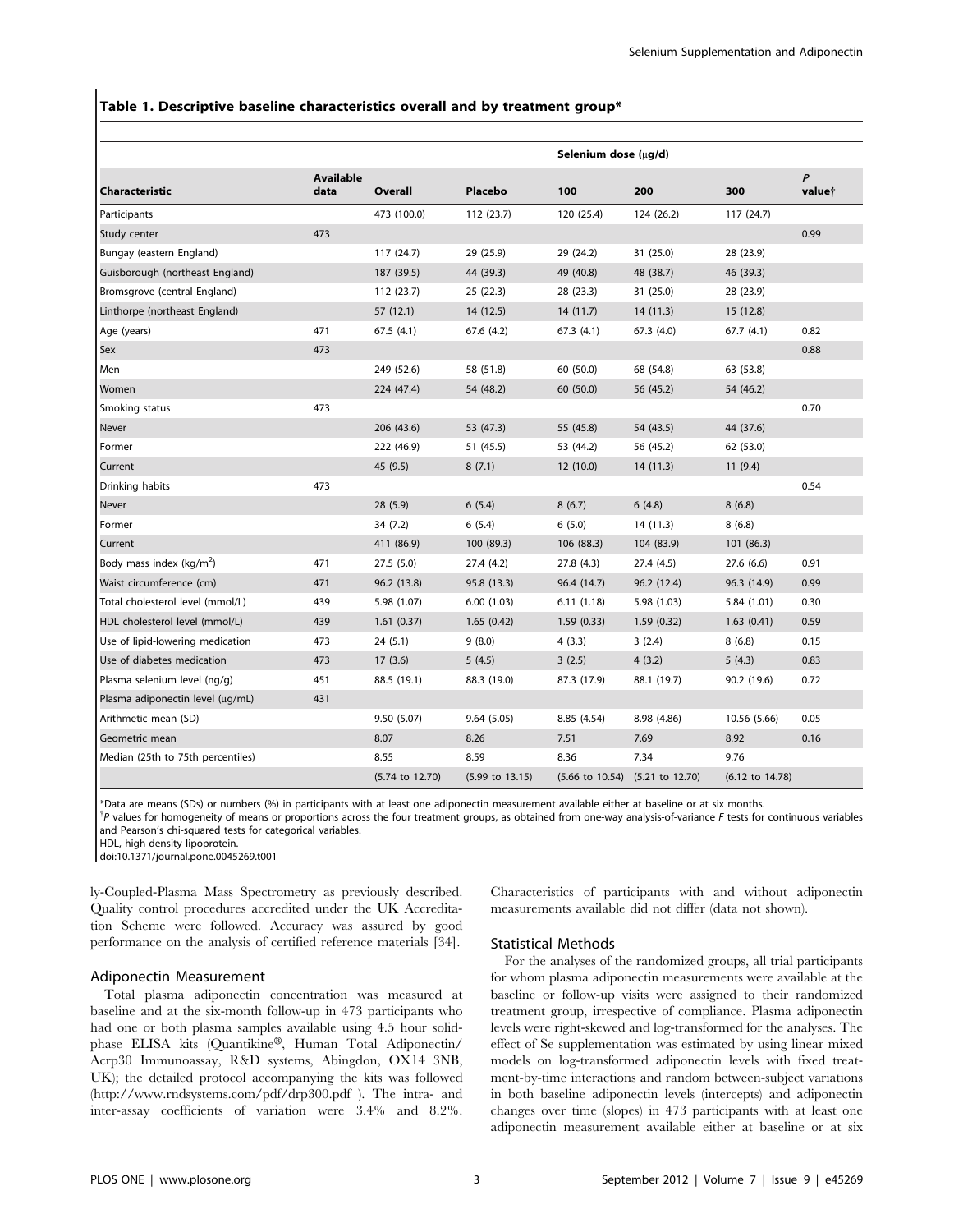

Figure 1. CONSORT flow diagram.

doi:10.1371/journal.pone.0045269.g001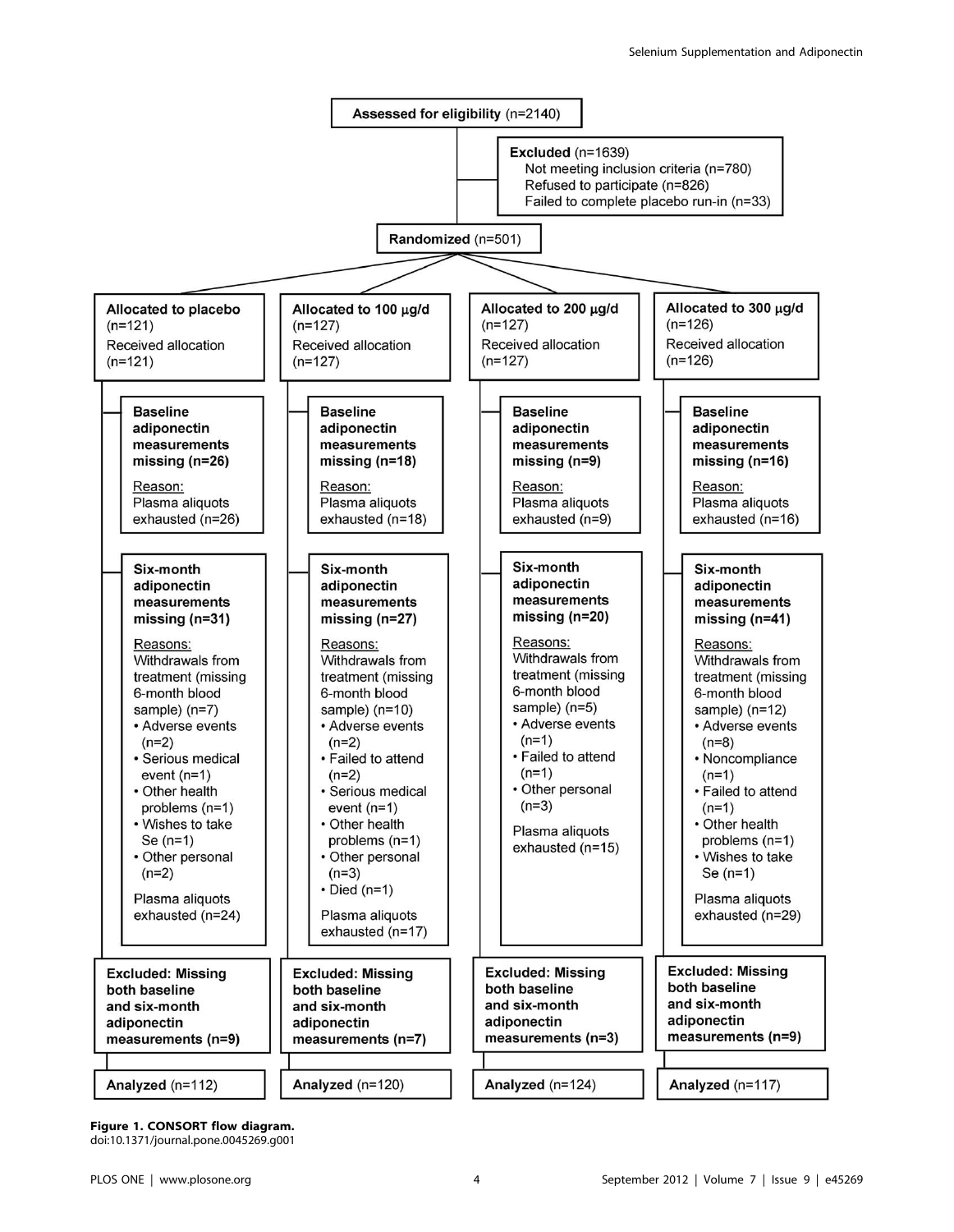months. Models were adjusted for sex and study center. Reverting model results to the original scale, we estimated the ratio of geometric mean adiponectin concentrations at six months to those at baseline for each treatment group, as well as the sex- and centeradjusted relative ratios of adiponectin change for the three active treatment groups compared to placebo (treatment effect). For the average sample size available per treatment group and an uncorrected two-sided alpha level of 0.05, the power of the study to detect an underlying 20% change in geometric mean adiponectin concentrations comparing any Se supplementation group to placebo was 77.1%.

In sensitivity analyses restricted to 340 participants with adiponectin measurements available both at baseline and at six months, standard analysis of covariance models relating logtransformed adiponectin concentrations at six months to treatment assignment adjusting for log-transformed adiponectin levels at baseline, sex, and study center yielded similar results (data not shown). To evaluate differential treatment effects by sex, all twoand three-way interactions among time, treatment group, and sex were included as fixed effects in the above mixed model. P-values for treatment-by-sex interactions were obtained from Wald tests for the joint null hypothesis that all three-way interaction coefficients were simultaneously zero.

In addition to estimating Se supplementation efficacy from the trial intervention results, we evaluated the cross-sectional association between plasma Se concentrations and adiponectin levels at baseline. Using linear regression models on log-transformed adiponectin levels, we estimated the multivariable-adjusted geometric mean ratios in baseline adiponectin levels for a 50-ng/g increase in baseline Se levels, as well as for the three highest quartiles of baseline Se compared with the lowest quartile. Tests for linear trend across quartiles were conducted by including in linear regression models an ordinal variable with the median baseline Se level of each quartile. We used three models with progressive degrees of adjustment. Model 1 adjusted for age, sex, and study center; model 2 further adjusted for smoking, drinking, body mass index, and waist circumference; and model 3 further adjusted for total cholesterol, HDL cholesterol, lipid-lowering and diabetes medications. Differences in baseline association by sex were evaluated using interaction terms between baseline Se and sex.

The reported P values were two-sided and not adjusted for multiple testing. Statistical analyses were performed with Stata, version 12 (StataCorp, College Station, Texas).

#### Results

#### Baseline Characteristics

Overall mean (SD) plasma Se at baseline was 88.5 (19.1) ng/g [equivalent to 90.8 (19.6) µg/L] [35]. Baseline adiponectin levels displayed high variability within the population [mean (SD) 9.50  $(5.07) \mu g/mL$ . There were no statistically significant differences between treatment groups at baseline in plasma Se concentrations  $(P=0.72)$  or in other participant characteristics (**Table 1**).

# Cross-sectional Association between Plasma Selenium and Adiponectin Concentrations

At baseline, the geometric means of plasma adiponectin for quartiles 1 through 4 of plasma Se were 8.30, 8.14, 7.71, and 7.79  $\mu$ g/mL, respectively (Table 2). In models adjusted for age, sex, and study center, the geometric mean of plasma adiponectin was 7% lower (95% CI, 21% lower to 9% higher) in the highest compared to the lowest quartile of plasma Se (P for linear trend = 0.36). In fully adjusted models, the geometric mean of plasma adiponectin was 14% lower (95% CI, 0 to 27%) in the highest than in the lowest quartile of plasma Se  $(P \text{ for linear trend } = 0.04)$ . Lipid levels (and particularly HDL cholesterol) were the main covariates responsible for increasing the strength of the association between the basic and fully adjusted models. The inverse association between Se and adiponectin observed at baseline was evident in men and women  $(P$  for interaction between Se and sex  $= 0.93$ ; Table S1).

#### Analysis of Randomized Groups

Ninety-four percent of the 473 participants missed less than 10% of the total number of study tablets according to pill count. After six months of supplementation, plasma Se had increased significantly and proportionally to the assigned dose in the three active treatment groups but was unchanged in the placebo group. Adiponectin levels, however, remained virtually unchanged after six months of intervention in the four treatment groups (Table 3). Adjusting for longitudinal changes in the placebo group, geometric mean adiponectin levels decreased by 4% (95% CI, 18% lower to 13% higher) after six months of Se supplementation at 100  $\mu$ g/d, decreased by 1% (95% CI, 15% lower to 16% higher) after supplementation at 200  $\mu$ g/d, and remained unchanged (95% CI, 15% lower to 18% higher) after supplementation at 300  $\mu$ g/d (overall P for the three active treatment groups compared to placebo  $= 0.96$ ).

The null effect of Se supplementation on adiponectin levels did not differ significantly by sex  $(P$  for treatment-by-sex interaction  $= 0.39$ ; **Table S2**). In additional subgroup analyses, trial results remained virtually unchanged after excluding 17 participants that used diabetes medications at baseline (data not shown) and there were no statistically significant differences across study centers, or by category of body mass index, baseline plasma Se concentrations, or baseline adiponectin concentrations (data not shown).

#### Adverse Events

No serious adverse events occurred. Twelve adverse events were reported, which were principally stomach or abdominal discomfort. These were equally associated with Se or placebo and were not dependent on dose (data not shown).

#### **Discussion**

To our knowledge this is the first randomized trial to examine the effect of supplementation with Se as a single nutrient on a biomarker of type-2 diabetes risk in a population of relatively low Se status. In this study, we observed an inverse cross-sectional association between plasma Se and adiponectin concentrations at baseline, but Se supplementation for six months over a wide range of doses had no effect on plasma adiponectin concentration. As insulin resistance can be triggered by oxidative stress and ameliorated by antioxidant treatment [36], we might have expected some benefit of Se supplementation in our population where Se status was rather low. In a population of similar Se status to ours, higher baseline Se status did appear to protect against the onset of hyperglycemia over a nine-year follow-up period, though only among male participants [12]. In our study population, few participants would have had maximized activities or concentrations of selenoproteins; animal studies have shown that not only excessive levels of GPx1 but also low levels of GPx1 and other ''stress-related'' selenoproteins can cause insulin resistance and hyperglycaemia [37]. However, we found null effects of Se supplementation not only overall, but also in subgroups defined by gender, body mass index category, and baseline Se concentrations. In a small trial in pigs, which are a good model for human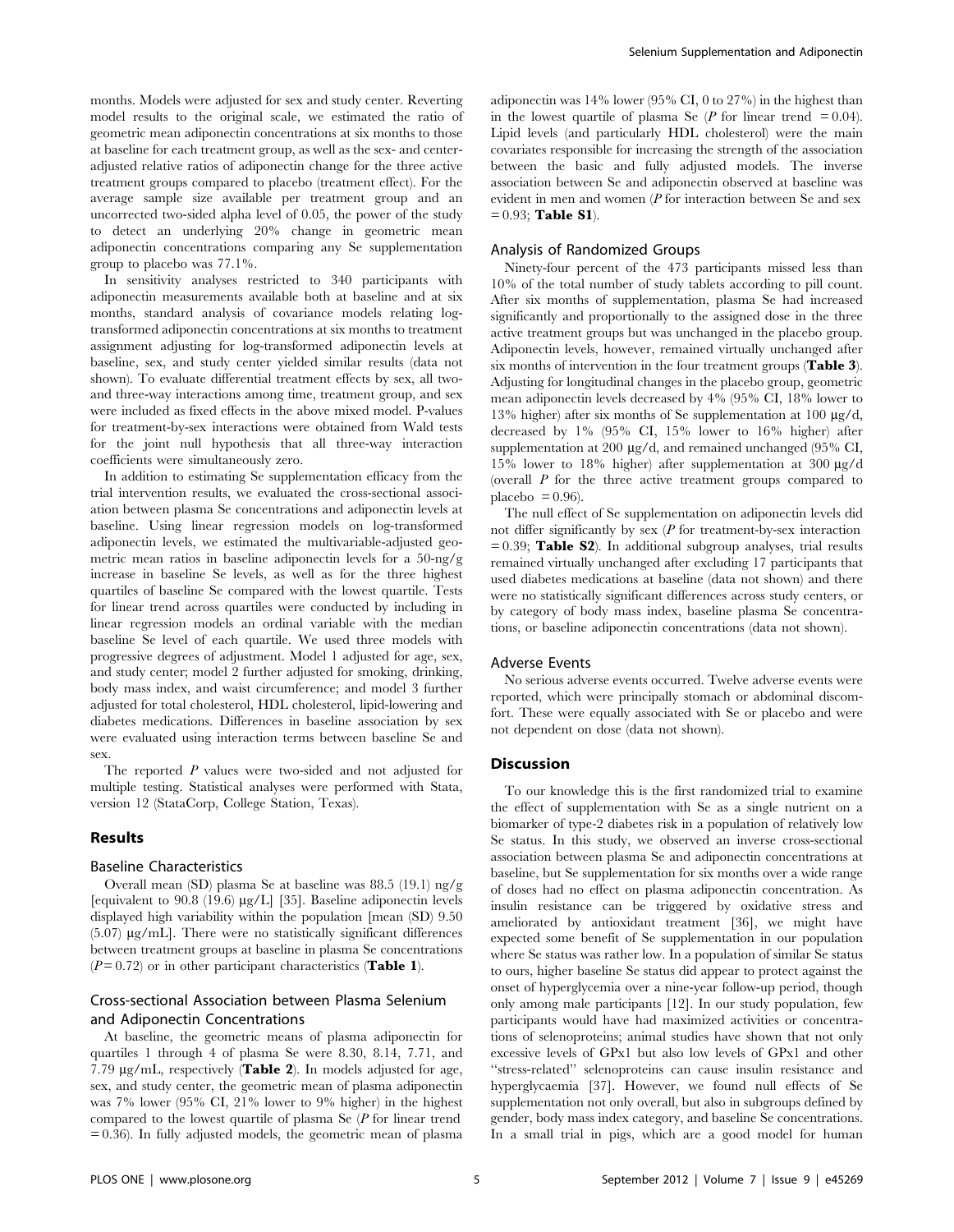# Table 2. Cross-sectional association between plasma selenium and adiponectin concentrations at baseline\*

|                                       |                                                   |                                | Baseline plasma selenium quartile (ng/g) |                           |                                   |                      |
|---------------------------------------|---------------------------------------------------|--------------------------------|------------------------------------------|---------------------------|-----------------------------------|----------------------|
|                                       | 50-ng/g increase in<br>baseline selenium<br>level | <b>First (48.6 to</b><br>75.0) | Second (75.1 to Third (88.1 to<br>88.0)  | 100.0                     | <b>Fourth (100.1</b><br>to 177.0) | P value for<br>trend |
| Participants (n)                      | 419                                               | 106                            | 106                                      | 105                       | 102                               |                      |
| Median baseline selenium level (ng/g) | 88.0                                              | 66.9                           | 81.2                                     | 92.9                      | 109.0                             |                      |
| Baseline adiponectin level (µq/mL)    |                                                   |                                |                                          |                           |                                   |                      |
| Geometric mean (SD)                   | 7.99(1.86)                                        | 8.30(1.73)                     | 8.14(1.81)                               | 7.71(1.76)                | 7.79(2.13)                        |                      |
| Geometric mean ratio (95% CI)         |                                                   |                                |                                          |                           |                                   |                      |
| Model 1†                              | 1.00                                              | 1                              | 1.03                                     | 1.02                      | 0.93                              | 0.36                 |
|                                       | $(0.86 \text{ to } 1.17)$                         | (Reference)                    | $(0.88 \text{ to } 1.21)$                | $(0.88 \text{ to } 1.20)$ | $(0.79 \text{ to } 1.09)$         |                      |
| Model 2‡                              | 0.99                                              |                                | 1.01                                     | 1.01                      | 0.91                              | 0.28                 |
|                                       | $(0.85 \text{ to } 1.15)$                         | (Reference)                    | $(0.86 \text{ to } 1.18)$                | $(0.87 \text{ to } 1.19)$ | $(0.78 \text{ to } 1.07)$         |                      |
| Model 3§                              | 0.90                                              |                                | 1.00                                     | 0.95                      | 0.86                              | 0.04                 |
|                                       | $(0.78 \text{ to } 1.04)$                         | (Reference)                    | $(0.86 \text{ to } 1.16)$                | $(0.82 \text{ to } 1.10)$ | $(0.73 \text{ to } 1.00)$         |                      |

\*Results were obtained from linear regression models of log-transformed adiponectin levels on selenium levels using only cross-sectional data from the baseline visit.

{ Model 1 adjusted for age (continuous), sex, and study center (Bungay, Guisborough, Bromsgrove, or Linthorpe).

{ Model 2 further adjusted for smoking status (never, former, or current), drinking habits (never, former, or current), body mass index (continuous), and waist circumference (continuous).

<sup>5</sup>Model 3 further adjusted for total cholesterol level (continuous), HDL cholesterol level (continuous), use of lipid lowering medications, and use of diabetes medications. IP values for linear trend were obtained from Wald tests for the coefficient of an ordinal variable with the median baseline selenium level of each quartile in linear regression models.

doi:10.1371/journal.pone.0045269.t002

# Table 3. Effect of selenium supplementation on changes in plasma adiponectin and selenium concentrations after six months\*

|                                  |                           | Selenium dose (µg/d)      |                            |                             |               |
|----------------------------------|---------------------------|---------------------------|----------------------------|-----------------------------|---------------|
| Variable                         | Placebo                   | 100                       | 200                        | 300                         | $P$ value $t$ |
| Plasma adiponectin level (µq/mL) |                           |                           |                            |                             |               |
| Geometric mean (SD) at baseline  | 8.26(1.81)                | 7.51 (1.96)               | 7.69(1.79)                 | 8.92 (1.87)                 |               |
| Geometric mean (SD) at 6 mo      | 8.16 (1.96)               | 7.49 (2.19)               | 7.67 (1.82)                | 8.99 (1.78)                 |               |
| Ratio at 6 mo to baseline        | 1.01                      | 0.97                      | 1.00                       | 1.01                        |               |
| (95% CI)                         | $(0.89 \text{ to } 1.13)$ | $(0.87 \text{ to } 1.08)$ | $(0.90 \text{ to } 1.11)$  | $(0.89 \text{ to } 1.13)$   |               |
| Relative ratio                   | $\mathbf{1}$              | 0.96                      | 0.99                       | 1.00                        | 0.96          |
| (95% CI)                         | (Reference)               | $(0.82 \text{ to } 1.13)$ | $(0.85 \text{ to } 1.16)$  | $(0.85 \text{ to } 1.18)$   |               |
| $P$ value†                       |                           | 0.66                      | 0.92                       | 0.99                        |               |
| Plasma selenium level (ng/g)     |                           |                           |                            |                             |               |
| Arithmetic mean (SD) at baseline | 88.3 (19.0)               | 87.3 (17.9)               | 88.1 (19.7)                | 90.2 (19.6)                 |               |
| Arithmetic mean (SD) at 6 mo     | 90.2 (26.8)               | 143.9 (25.9)              | 188.1 (42.9)               | 225.9 (52.4)                |               |
| Change from baseline to 6 mo     | 2.1                       | 57.8                      | 100.3                      | 136.4                       |               |
| (95% CI)                         | $(-4.9 \text{ to } 9.0)$  | $(51.0 \text{ to } 64.6)$ | $(93.6 \text{ to } 106.9)$ | (129.2 to 143.6)            |               |
| Difference in change             | $\mathbf{0}$              | 55.8                      | 98.2                       | 134.3                       | < 0.001       |
| (95% CI)                         | (Reference)               | $(46.1 \text{ to } 65.5)$ | (88.6 to 107.8)            | $(124.4 \text{ to } 144.3)$ |               |
| $P$ value†                       |                           | < 0.001                   | < 0.001                    | < 0.001                     |               |

\*Results were obtained from linear mixed models on log-transformed adiponectin levels (and untransformed selenium levels) with fixed treatment-by-time interactions and random between-subject variations in both baseline levels (intercepts) and longitudinal changes over time (slopes).

<sup>†</sup>P values comparing the ratio of geometric mean adiponectin levels (and the change in arithmetic mean selenium levels) at six months to baseline in each active treatment group to placebo, as obtained from Wald tests for each treatment-by-time interaction coefficient in linear mixed models.

\*Overall P value comparing the three active treatment groups to placebo, as obtained from the joint Wald test for all treatment-by-time interaction coefficients in linear mixed models.

doi:10.1371/journal.pone.0045269.t003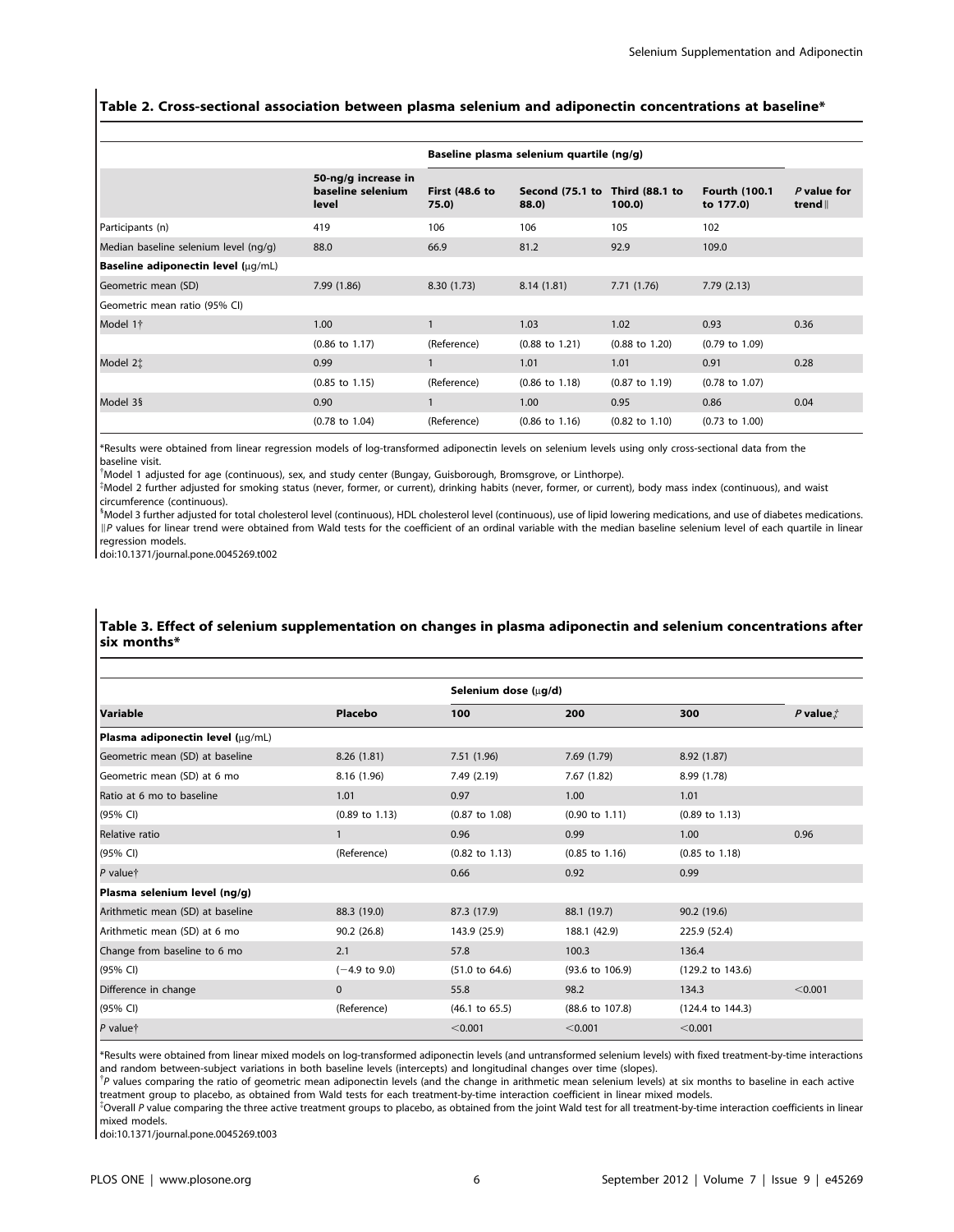metabolism, no apparent increase in molecular markers of insulin resistance was observed in adipose tissue after 16 weeks of dietary supplementation with supranutritional Se [38].

It could be argued that our population was insufficiently obese (BMI 27.5 kg/m<sup>2</sup>) for adiponectin levels to rise in response to Se supplementation [39]. However, a number of studies have found significantly lowered adiponectin levels in those with low or normal overall fatness who have characteristics of the metabolic syndrome such as insulin resistance [40,41].

Cross-sectional studies have previously found a positive association between serum/plasma Se and type-2 diabetes or fasting plasma glucose [8–11]. Furthermore, serum selenoprotein P, a major component of Se in plasma, has been shown to be negatively associated with serum adiponectin [5]. Our finding of a negative association between plasma Se and adiponectin at baseline accords with those results. The cross-sectional associations between plasma Se, selenoprotein P and diabetes risk could be explained by the linked expression of selenoprotein P and gluconeogenic enzymes that promote the de novo biosynthesis of glucose [3,7]. Thus significant correlations have been found between serum selenoprotein P and adiponectin [5], fasting plasma glucose [4] and HbA1c [4] while circulating selenoprotein P concentration was significantly higher in people with type-2 diabetes or pre-diabetes than in those with normal glucose tolerance [4–6]. This cross-sectional association, however, could be driven by plasma glucose rather than by high Se; as an example, the cultivation of hepatocytes in hyperglycaemic medium significantly increased selenoprotein P secretion and mRNA levels [3,4].

How do the results of our trial sit in the context of previous trial findings? Participants in the NPC trial had a significantly increased risk of type-2 diabetes on supplementation with  $200 \mu$ g Se/d, the effect being driven by those in the top Se tertile at baseline [13]. This may have resulted from an adverse effect of Se on insulin signalling, acting through raised plasma selenoprotein P and decreased inhibition of the phosphatase, PTP-1B, known to antagonise insulin signalling [4,42,43]. At baseline, one third of the participants in the NPC trial had plasma  $\text{Se} > 121.6 \text{ µg/L}$  (highest tertile of the Se distribution) whereas that level was reached in only 5.8% of PRECISE participants. Our results are thus comparable to those of participants in the lower tertiles of the NPC trial in whom no significant effect was seen [13]; the adverse effects of additional Se in some participants of both PRECISE and the NPC trial may have been balanced by the achievement of an adequate level of GPx1 and other ''stress-related'' selenoproteins in others [37].

As in PRECISE, Se supplementation had no effect on the risk of type-2 diabetes in SELECT (RR 1.07, 99% CI 0.94–1.22 [14]; RR 1.04, 99% CI 0.91–1.18 [15]). This similarity is at first surprising as SELECT participants had a much higher baseline Se status than those in PRECISE and even than those in the top tertile of the NPC trial (mean/median serum/plasma Se, 136 vs 91 and 122 µg/L, respectively) [13,14]. In SELECT, unlike PRE-CISE or indeed the top tertile of NPC, the expression or concentration of selenoprotein P may already have reached a plateau [44] or passed a threshold of risk prior to supplementation in almost all participants. Thus if an increase in selenoprotein P concentration is the cause of increased type-2 diabetes risk as suggested by some authors [4–7], no adverse effect of additional Se would have been seen, as was indeed the case. The existence of a U-shaped association between selenoprotein activity/concentration and type-2 diabetes risk might explain some of the apparently contradictory findings [45].

Another possible reason for a lack of effect of Se supplementation on adiponectin (PRECISE) or type-2 diabetes (SELECT) is that Se or selenoprotein P does not cause an increased risk of type-2 diabetes or a fall in circulating adiponectin. To date, apart from the findings in the top tertile of the NPC trial, which derive from a post-hoc analysis of a small trial, all the evidence linking Se or selenoprotein P to type-2 diabetes is cross-sectional. The conflicting observations that selenoprotein P knock-out mice had higher blood adiponectin levels than wild-type mice [5], and that knock-down of selenoprotein P in adipocytes markedly lowered the expression of adiponectin [27], do not fit with a causal relationship, nor can such a relationship explain the opposite effects of selenoprotein P and adiponectin on AMPK, a positive regulator of insulin synthesis [4,22]. Although Misu and colleagues found a correlation between selenoprotein P and circulating adiponectin in 36 type-2 diabetics, it was not strong, explaining only 13% of the variance in adiponectin concentration [5]. Furthermore, they found no relationship between selenoprotein P and QUICKI (quantitative insulin sensitivity index), a marker of insulin resistance [5]. Evidence from two small interventions also fails to support a diabetogenic effect of Se; one study found no significant disturbances in plasma glucose after six weeks of supplementation with 150  $\mu$ g/d Se as dairy- or yeast-Se [46] while the other, a randomized, controlled trial, found that  $200 \mu g$  Se/d as yeast-Se for six weeks significantly lowered fasting serum insulin and HOMA-IR (homeostasis model assessment of insulin resistance) [47].

A major limitation of our study was the high variability of plasma adiponectin concentrations. In spite of this, we found a significant association between Se and adiponectin levels at baseline and the power of our analysis of randomized treatment groups to detect an underlying difference of 20% in geometric mean adiponectin concentrations between the Se supplementation groups and placebo was 77.1%. Follow-up was only for six months which may not have been long enough to see an effect. However, adiponectin can increase significantly within weeks in response to treatment with PPAR- $\gamma$  ligands such as the thiazolidinediones, even in lean subjects [48]. As Se supplementation has been shown to increase the synthesis of a PPAR-gamma activator [24], Sesupplementation might have had a fairly rapid effect by that mechanism. Lastly, the age-range of the participants was restricted (60–74y), and our findings may not apply to younger age groups.

In summary, we found an inverse association of Se and adiponectin concentrations at baseline but no effect of supplementation for six months with 100, 200 or 300 µg/d of Se as Seyeast on plasma adiponectin concentrations. Given the positive cross-sectional associations seen between biomarkers of Se and type-2 diabetes and the adverse effect seen in the NPC trial in a US population, our results are reassuring, at least for populations of equivalent Se status to ours i.e. those of other European countries. However, as we measured plasma adiponectin as a biomarker and not glucose or insulin and our trial only lasted for six months, additional research is needed to characterize fully the role of Se in diabetes risk.

## Supporting Information

Checklist S1 CONSORT Checklist. (DOC)

Protocol S1 Trial Protocol.  $(RTF)$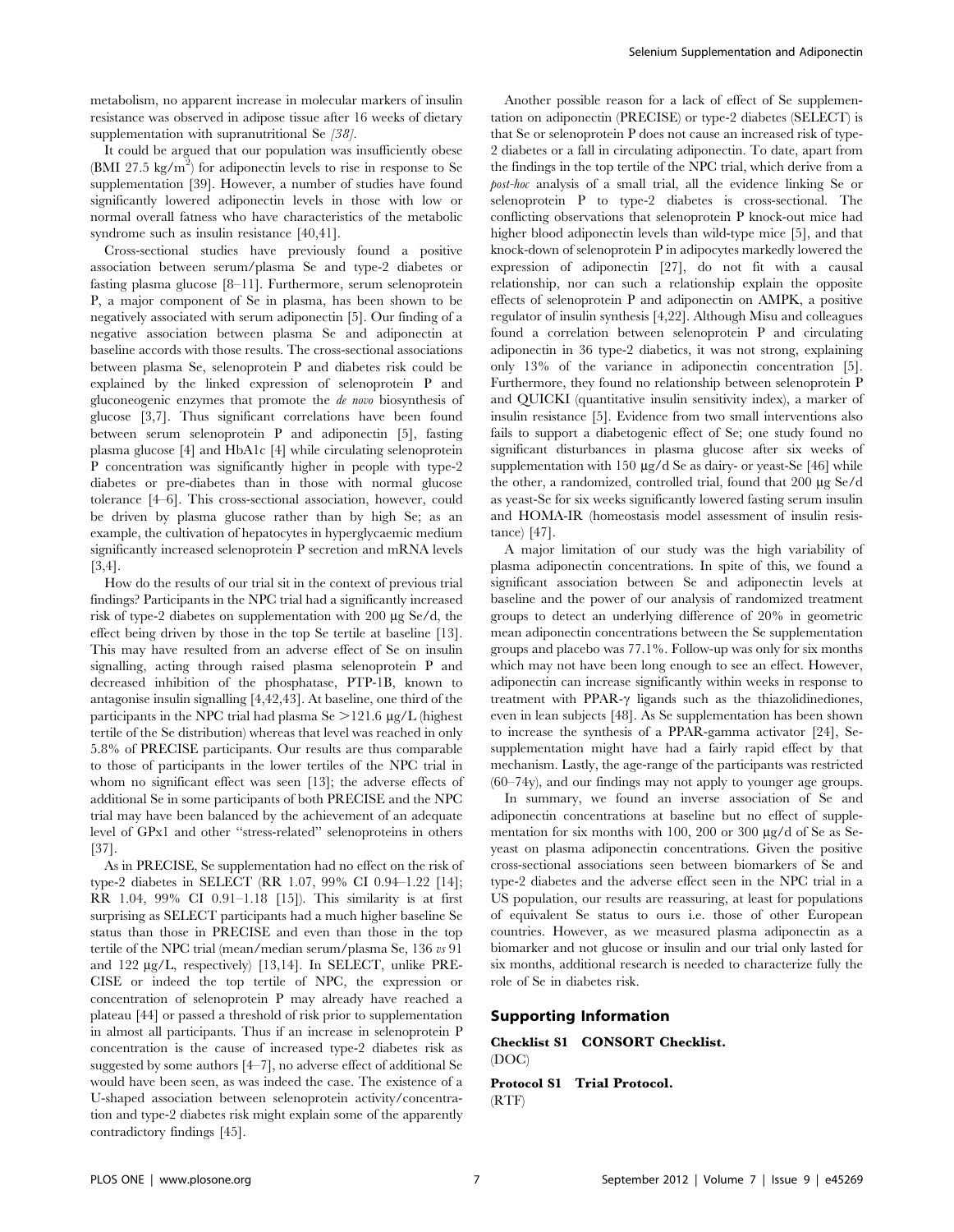Table S1 Cross-sectional association between plasma selenium and adiponectin concentrations at baseline by sex.

(DOC)

Table S2 Effect of selenium supplementation on changes in plasma adiponectin concentrations after six months by sex.

(DOC)

## References

- 1. McClung JP, Roneker CA, Mu W, Lisk DJ, Langlais P, et al. (2004) Development of insulin resistance and obesity in mice overexpressing cellular glutathione peroxidase. Proc Natl Acad Sci U S A 101: 8852–7.
- 2. Wang XD, Vatamaniuk MZ, Wang SK, Roneker CA, Simmons RA, et al. (2008) Molecular mechanisms for hyperinsulinaemia induced by overproduction of selenium-dependent glutathione peroxidase-1 in mice. Diabetologia 51: 1515– 24.
- 3. Speckmann B, Sies H, Steinbrenner H (2009) Attenuation of hepatic expression and secretion of selenoprotein P by metformin. Biochem Biophys Res Commun 387: 158–63.
- 4. Misu H, Takamura T, Takayama H, Hayashi H, Matsuzawa-Nagata N, et al. (2010) A liver-derived secretory protein, selenoprotein P, causes insulin resistance. Cell Metab 12: 483–95.
- 5. Misu H, Ishikura K, Kurita S, Takeshita Y, Ota T, et al. (2012) Inverse Correlation between Serum Levels of Selenoprotein P and Adiponectin in Patients with Type 2 Diabetes. PLoS One 7(4):e34952.
- 6. Yang SJ, Hwang SY, Choi HY, Yoo HJ, Seo JA, et al. (2011) Serum selenoprotein P levels in patients with type 2 diabetes and prediabetes: implications for insulin resistance, inflammation, and atherosclerosis. J Clin Endocrin Metab 96: E1325–9.
- 7. Steinbrenner H, Speckmann B, Pinto A, Sies H (2011) High selenium intake and increased diabetes risk: experimental evidence for interplay between selenium and carbohydrate metabolism. J Clin Biochem Nutr 48: 40–5.
- 8. Bleys J, Navas-Acien A, Guallar E (2007) Serum selenium and diabetes in U.S. adults. Diabetes Care 30: 829–834.
- 9. Laclaustra M, Navas-Acien A, Stranges S, Ordovas JM, Guallar E (2009) Serum selenium concentrations and diabetes in U.S. adults: National Health and Nutrition Examination Survey (NHANES) 2003–2004. Environ Health Perspect 117: 1409–1413.
- 10. Stranges S, Galletti F, Farinaro E, D'Elia L, Russo O, et al. (2011) Associations of selenium status with cardiometabolic risk factors: an 8-year follow-up analysis of the Olivetti Heart study. Atherosclerosis 217: 274–8.
- 11. Czernichow S, Couthouis A, Bertrais S, Vergnaud AC, Dauchet L, et al. (2006) Antioxidant supplementation does not affect fasting plasma glucose in the Supplementation with Antioxidant Vitamins and Minerals (SU.VI.MAX) study in France: association with dietary intake and plasma concentrations. Am J Clin Nutr 84: 395–399.
- 12. Akbaraly TN, Arnaud J, Rayman MP, Hininger-Favier I, Roussel AM, et al. (2010) Plasma selenium and risk of dysglycemia in an elderly French population: results from the prospective Epidemiology of Vascular Ageing Study. Nutr Metab (Lond) 7: 21–7.
- 13. Stranges S, Marshall JR, Natarajan R, Donahue RP, Trevisan M, et al. (2007) Effects of long-term selenium supplementation on the incidence of type 2 diabetes: a randomized trial. Ann Intern Med 147: 217–223.
- 14. Lippman SM, Klein EA, Goodman PJ, Lucia MS, Thompson IM, et al. (2009) Effect of selenium and vitamin E on risk of prostate cancer and other cancers: the Selenium and Vitamin E Cancer Prevention Trial (SELECT). JAMA 301: 39–51.
- 15. Klein EA, Thompson IM Jr, Tangen CM, Crowley JJ, Lucia MS, et al. (2011) Vitamin E and the risk of prostate cancer: the Selenium and Vitamin E Cancer Prevention Trial (SELECT). JAMA 306: 1549–56.
- 16. Hotta K, Funahashi T, Arita Y, Takahashi M, Matsuda M, et al. (2000) Plasma concentrations of a novel, adipose-specific protein, adiponectin, in type 2 diabetic patients. Arterioscler Thromb Vasc Biol 20: 1595–9.
- 17. Li S, Shin HJ, Ding EL, van Dam RM (2009) Adiponectin levels and risk of type
- 2 diabetes: a systematic review and meta-analysis. JAMA 302: 179–88. 18. Thorand B, Zierer A, Baumert J, Meisinger C, Herder C, et al. (2010) Associations between leptin and the leptin/adiponectin ratio and incident Type 2 diabetes in middle-aged men and women: results from the MONICA/KORA Augsburg study 1984–2002. Diabet Med 27: 1004–11.
- 19. Zhu N, Pankow JS, Ballantyne CM, Couper D, Hoogeveen RC, et al. (2010) High-molecular-weight adiponectin and the risk of type 2 diabetes in the ARIC study. J Clin Endocrinol Metab 95: 5097–104.
- 20. Montonen J, Drogan D, Joost HG, Boeing H, Fritsche A, et al. (2011) Estimation of the contribution of biomarkers of different metabolic pathways to risk of type 2 diabetes. Eur J Epidemiol 26: 29–38.
- 21. Qatanani M, Lazar MA (2007) Mechanisms of obesity-associated insulin resistance: many choices on the menu. Genes Dev 21: 1443–55.
- 22. Kadowaki T, Yamauchi T (2005) Adiponectin and adiponectin receptors. Endocr Rev 26: 439–51.

# Author Contributions

Conceived and designed the experiments: MPR. Performed the experiments: GB-P MPR. Analyzed the data: RP-B EG. Contributed reagents/ materials/analysis tools: MPR RP-B. Wrote the paper: MPR RP-B SS. Raised funding: MPR. Reviewed and edited the manuscript: MPR GB-P RP-B EG HS SS.

- 23. Schoenmakers E, Agostini M, Mitchell C, Schoenmakers N, Papp L, et al. (2010) Mutations in the selenocysteine insertion sequence-binding protein 2 gene lead to a multisystem selenoprotein deficiency disorder in humans. J Clin Invest 120: 4220–35.
- 24. Vunta H, Davis F, Palempalli UD, Bhat D, Arner RJ, et al. (2007) The antiinflammatory effects of selenium are mediated through 15-deoxy-Delta12,14 prostaglandin J2 in macrophages. J Biol Chem 282: 17964–73.
- 25. Maeda N, Takahashi M, Funahashi T, Kihara S, Nishizawa H, et al. (2001) PPARgamma ligands increase expression and plasma concentrations of adiponectin, an adipose-derived protein. Diabetes 50: 2094–9.
- 26. Combs TP, Wagner JA, Berger J, Doebber T, Wang WJ, et al. (2002) Induction of adipocyte complement-related protein of 30 kilodaltons by PPARgamma agonists: a potential mechanism of insulin sensitization. Endocrinology 143: 998–1007.
- 27. Zhang Y, Chen X (2011) Reducing selenoprotein P expression suppresses adipocyte differentiation as a result of increased preadipocyte inflammation. Am J Physiol Endocrinol Metab 300: E77–85.
- 28. Salas-Salvadó J, Granada M, Bulló M, Corominas A, Casas P, et al. (2007) Plasma adiponectin distribution in a Mediterranean population and its association with cardiovascular risk factors and metabolic syndrome. Metabolism 56: 1486–92.
- 29. Rayman MP, Stranges S, Griffin BA, Pastor-Barriuso R, Guallar E (2011) Effect of supplementation with high-selenium yeast on plasma lipids: a randomised trial. Ann Intern Med 54: 656–665.
- 30. Rayman MP (2011) Selenium and adverse conditions of human pregnancy. In: Hatfield DL, Berry MJ and Gladyshev VN, editors. Selenium: Its molecular biology and role in human health. 3<sup>rd</sup> ed. New York, NY: Springer Science+Business Media, LLC. Chapter 42, 531–546.
- 31. Gavrila A, Peng CK, Chan JL, Mietus JE, Goldberger AL, et al. (2003) Diurnal and ultradian dynamics of serum adiponectin in healthy men: comparison with leptin, circulating soluble leptin receptor, and cortisol patterns. J Clin Endocrinol Metab 88: 2838–43.
- 32. Shand B, Elder P, Scott R, Frampton C, Willis J (2006)) Biovariability of plasma adiponectin. Clin Chem Lab Med 44: 1264–8.
- 33. Rayman MP, Thompson A, Warren-Perry M, Galassini R, Catterick J, et al. (2006) Impact of selenium on mood and quality of life: a randomised controlled trial. Biol Psychiatry 59: 147–54.
- 34. Rayman MP, Thompson AJ, Bekaert B, Catterick J, Galassini R, et al. (2008) Randomized controlled trial of the effect of selenium supplementation on thyroid function in the elderly in the United Kingdom. Am J Clin Nutr 87: 370– 8.
- 35. CRC Handbook of Chemistry and Physics (1993–1994) 74th edition, David R. Lide, editor. Boca Raton, USA: CRC Press.
- 36. Houstis N, Rosen ED, Lander ES (2006) Reactive oxygen species have a causal role in multiple forms of insulin resistance. Nature 440: 944–48.
- 37. Labunskyy VM, Lee BC, Handy DE, Loscalzo J, Hatfield DL, et al. (2011) Both maximal expression of selenoproteins and selenoprotein deficiency can promote development of type 2 diabetes-like phenotype in mice. Antioxid Redox Signal 14: 2327–36.
- 38. Pinto A, Juniper DT, Sanil M, Morgan L, Clark L, et al. (2012) Supranutritional selenium induces alterations in molecular targets related to energy metabolism in skeletal muscle and visceral adipose tissue of pigs. J Inorg Biochem 114C: 47–54.
- 39. Kantartzis K, Fritsche A, Tschritter O, Thamer C, Haap M, et al. (2005) The association between plasma adiponectin and insulin sensitivity in humans depends on obesity. Obes Res 13: 1683–91.
- 40. Stenholm S, Koster A, Alley DE, Visser M, Maggio M, et al. (2010) Adipocytokines and the metabolic syndrome among older persons with and without obesity: the InCHIANTI study. Clin Endocrinol (Oxf) 73: 55–65.
- 41. You T, Nicklas BJ, Ding J, Penninx BW, Goodpaster BH, et al. (2008) The metabolic syndrome is associated with circulating adipokines in older adults across a wide range of adiposity. J Gerontol A Biol Sci Med Sci 63: 414–9.
- 42. Mueller AS, Bosse AC, Most E, Klomann SD, Schneider S, et al. (2009)) Regulation of the insulin antagonistic protein tyrosine phosphatase 1B by dietary Se studied in growing rats. J Nutr Biochem 20: 235–247.
- 43. Mueller AS, Mueller K, Wolf NM, Pallauf J (2009) Selenium and diabetes: an enigma? Free Radic Res 43: 1029–1059.
- 44. Hurst R, Armah CN, Dainty JR, Hart DJ, Teucher B, et al. (2010) Establishing optimal selenium status: results of a randomized, double-blind, placebocontrolled trial. Am J Clin Nutr 91: 923–31.